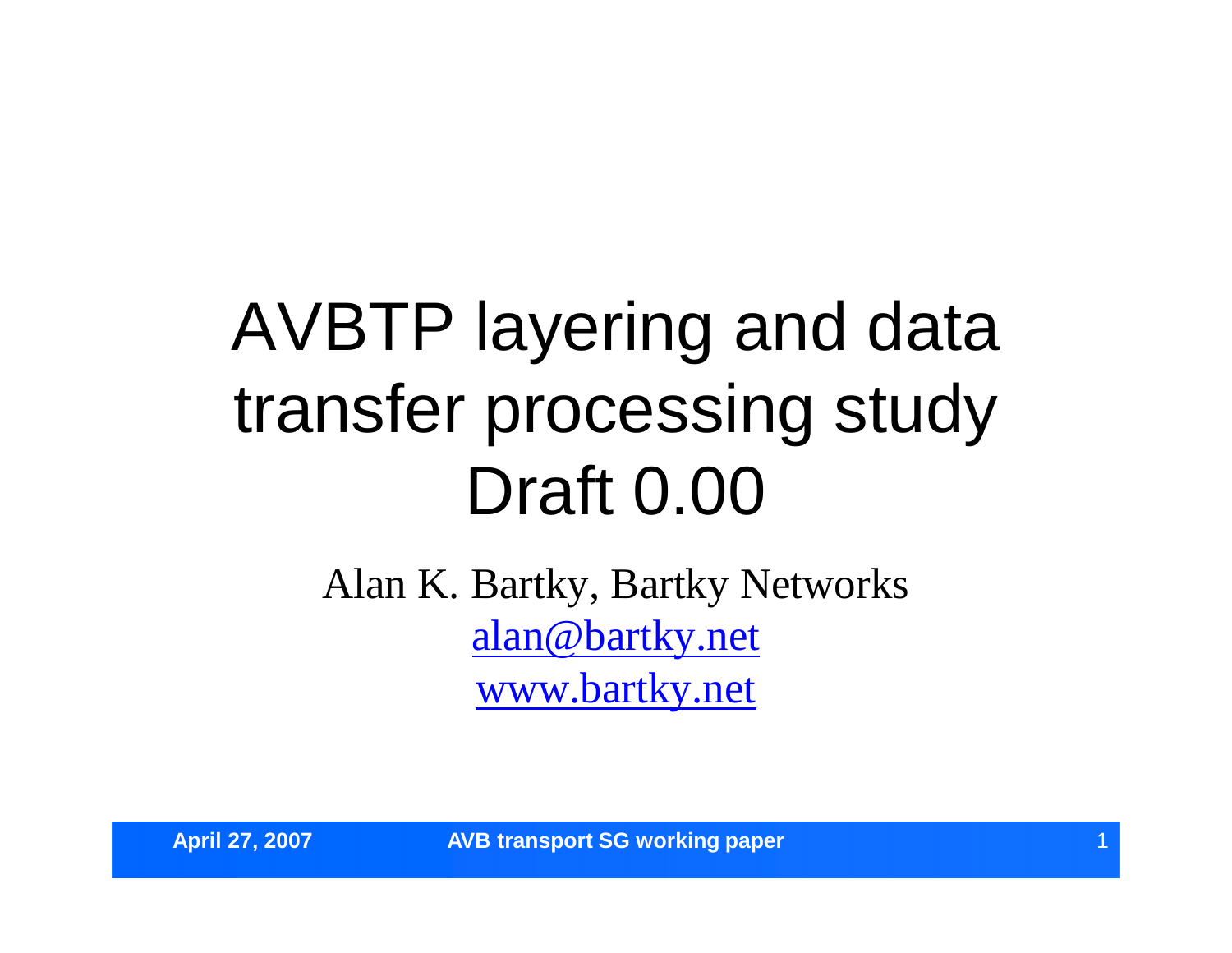# Notice of copyright release

#### • **Notice:**

– This document has been prepared to assist the work of the IEEE 1722 Working Group. It is offered as a basis for discussion and is not binding on the contributing individual(s) or organization(s). The material in this document is subject to change in form and content after further study. The contributor(s) reserve(s) the right to add, amend or withdraw material contained herein.

#### • **Copyright Release to IEEE:**

– The contributor grants a free, irrevocable license to the IEEE to incorporate material contained in this contribution, and any modifications thereof, in the creation of an IEEE Standards publication; to copyright in the IEEE's name any IEEE Standards publication even though it may include portions of this contribution; and at the IEEE's sole discretion to permit others to reproduce in whole or in part the resulting IEEE Standards publication. The contributor also acknowledges and accepts that this contribution may be made public by the IEEE 1722 Working Group.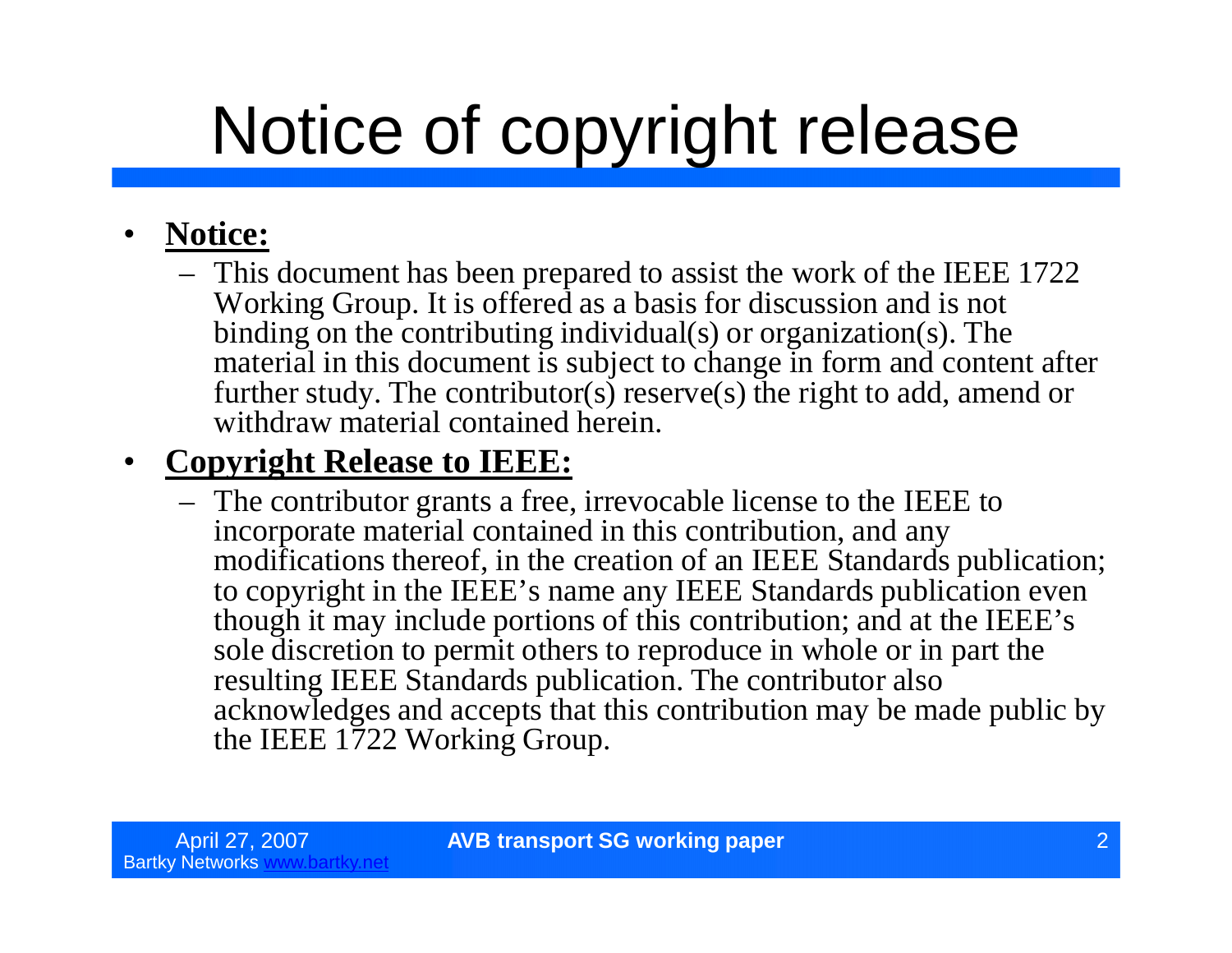#### Revision History

| <b>Rev</b> | Date | <b>Comments</b>                                       |
|------------|------|-------------------------------------------------------|
| 0.0        |      | $\vert$ 2007-04-27 $\vert$ First version for comments |
|            |      |                                                       |
|            |      |                                                       |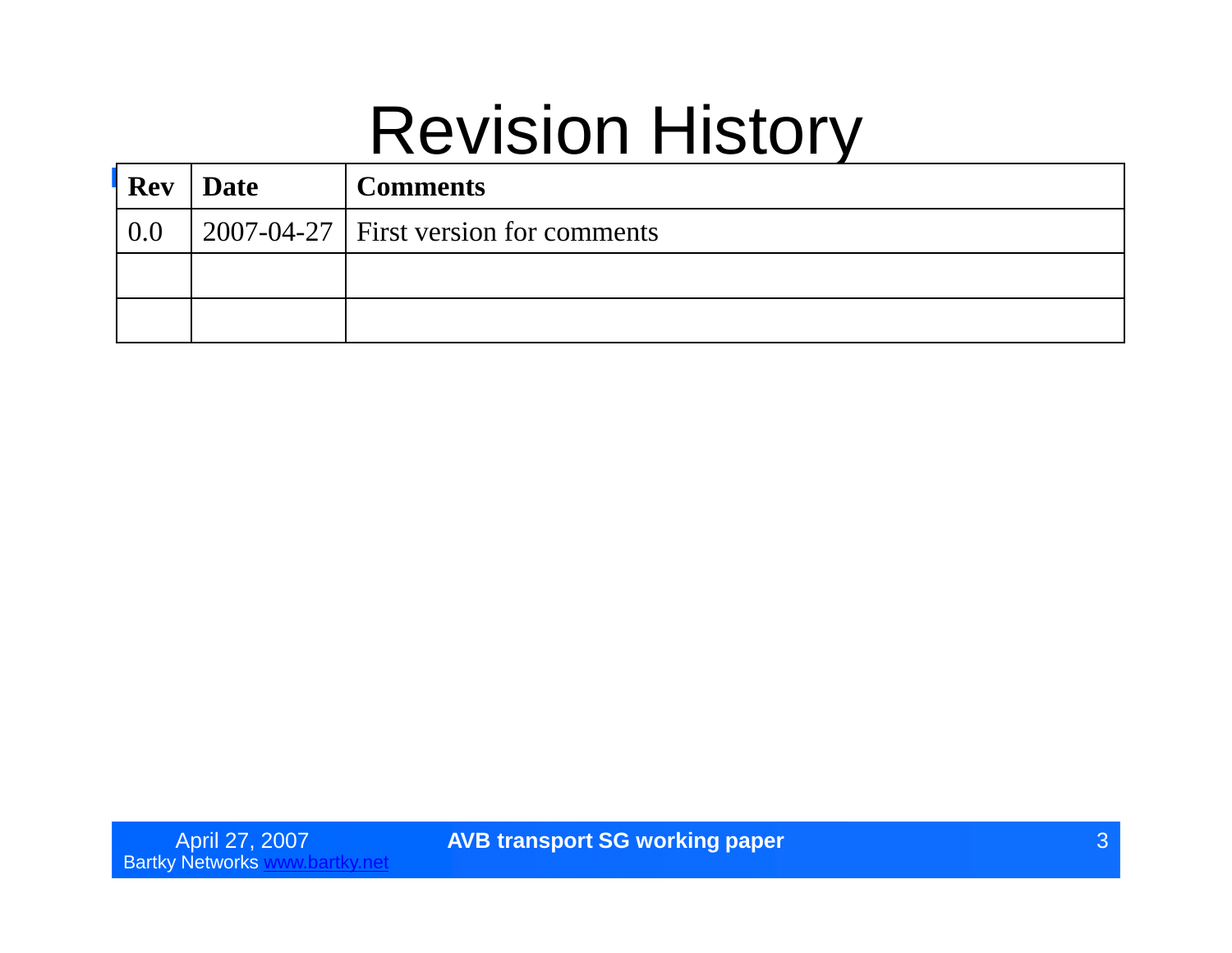## **Overview**

- Disclaimer: "brainstorming" mode.
- Goal for this presentation is to model at a high level layering and stream data transfer processing between AVB/AVBTP layers and to work out and possibly help verify layer responsibilities and interaction between layers.
	- –Focus on end station, but hopefully verify assumptions of operations of the bridge.
	- –Hopefully help verify operation of service interfaces, state machines and layer responsibilities
	- –Presentation intentionally has lots of options, need to start removing options, but goal is to discuss them and get consensus on removing them.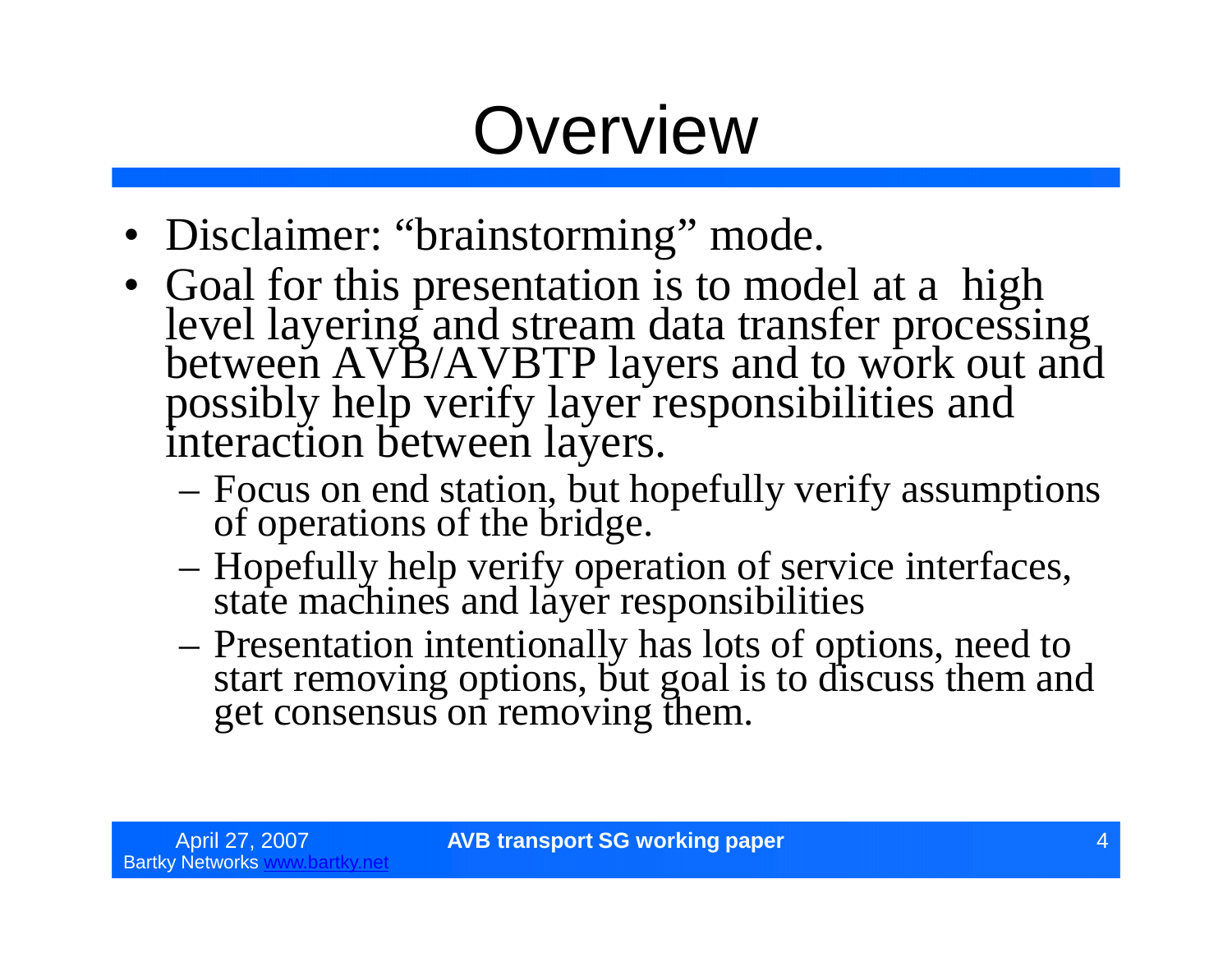#### AV end station layering



**AVB transport SG working paper** 5 and 5 and 5 and 5 and 5 and 5 and 5 and 5 and 5 and 5 and 5 and 5 and 5 and 5 and 5 and 5 and 5 and 5 and 5 and 5 and 5 and 5 and 5 and 5 and 5 and 5 and 5 and 5 and 5 and 5 and 5 and 5 a

April 27, 2007<br>Bartky Networks www.bartky.net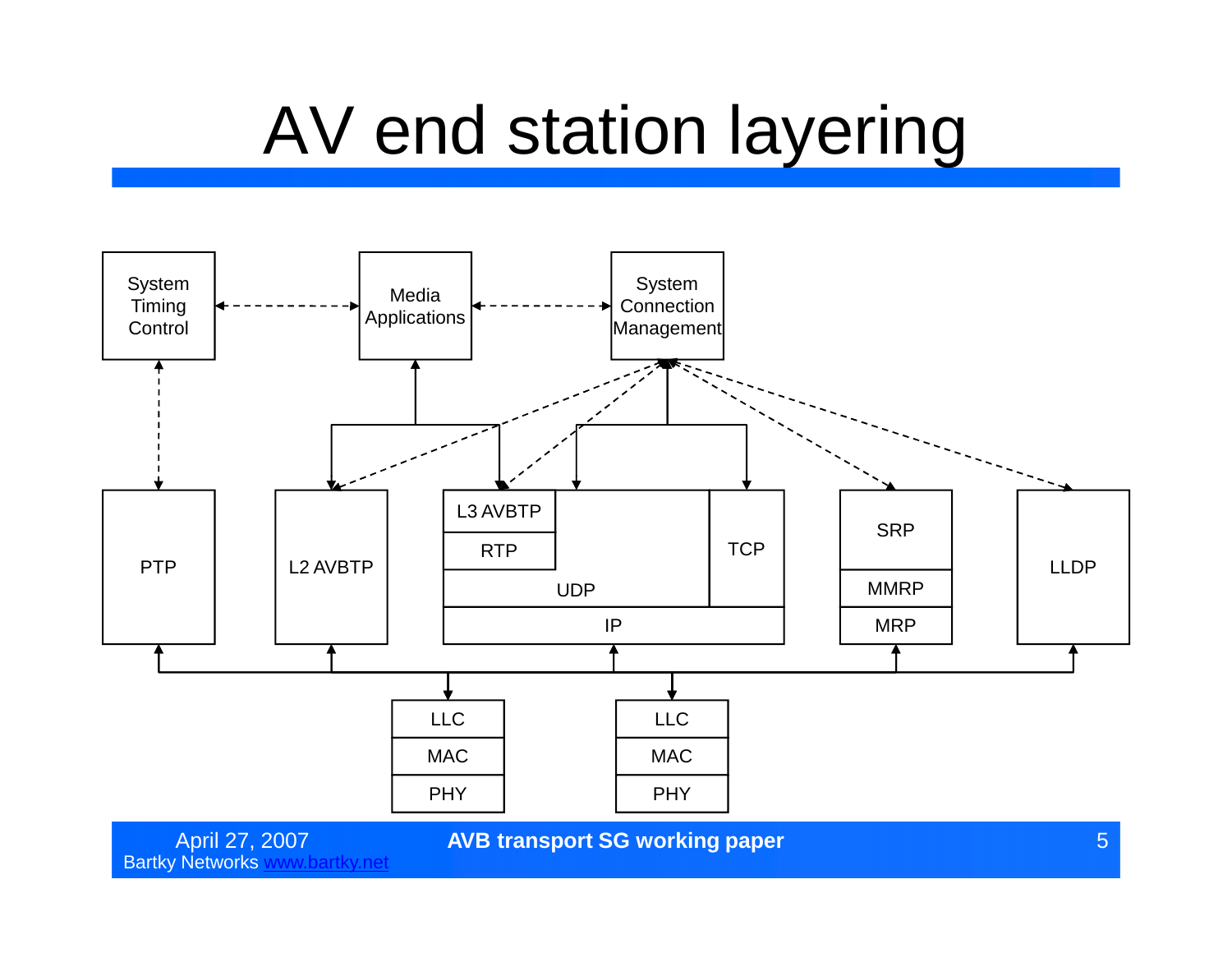# AV stream queuing/policing



Bartky Networks www.bartky.net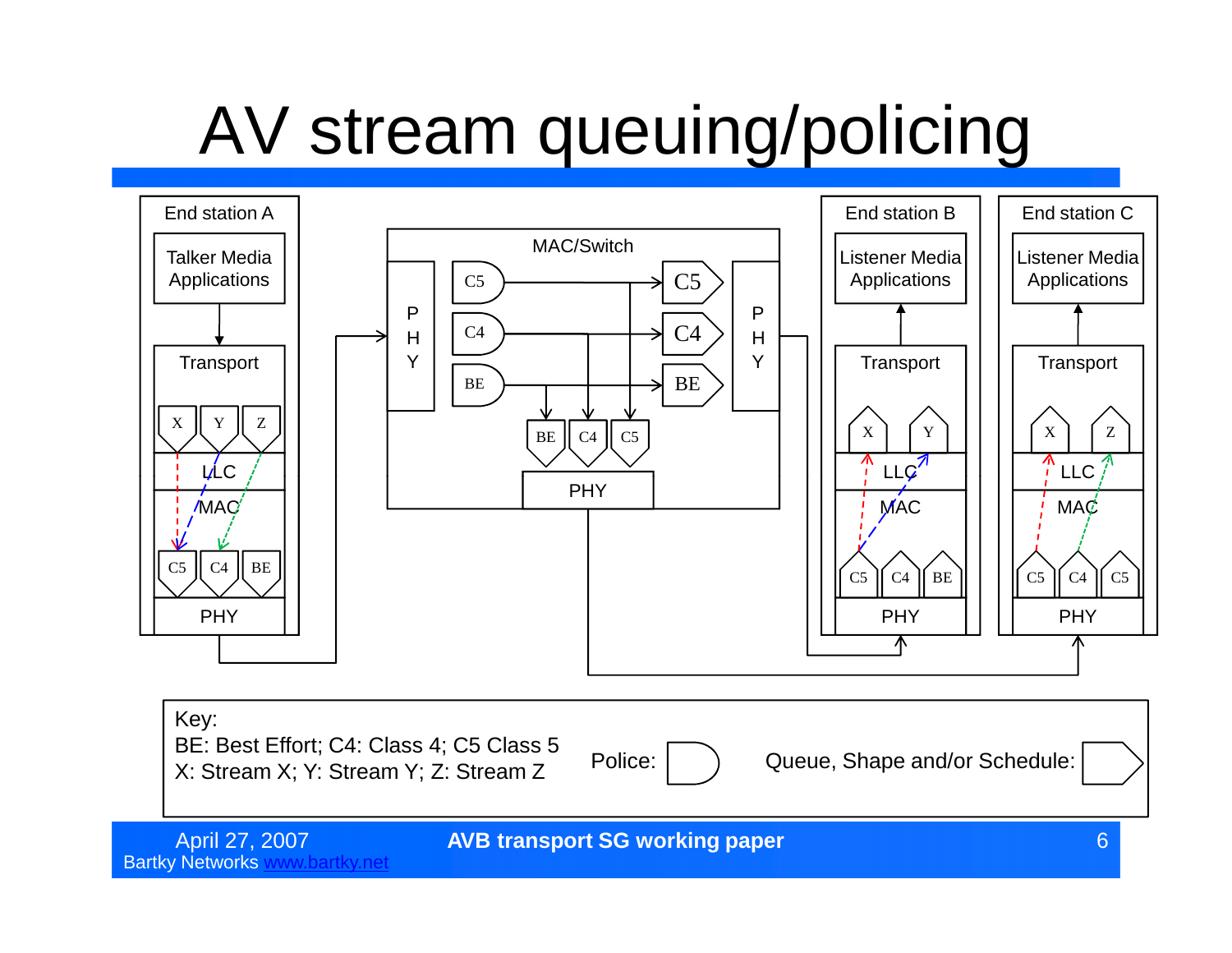## Talker Details

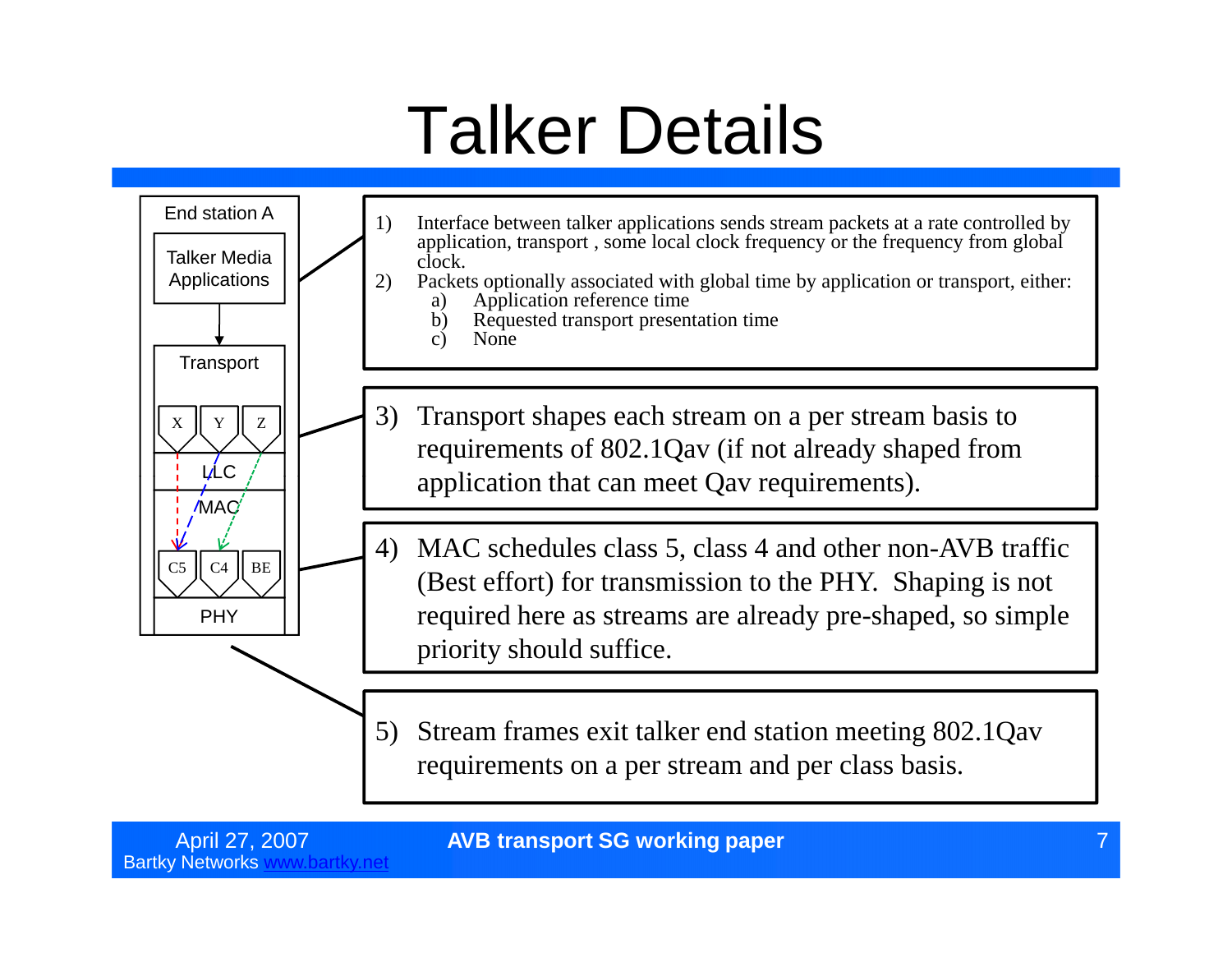## Switch Details



April 27, 2007 **AVB transport SG working paper** 8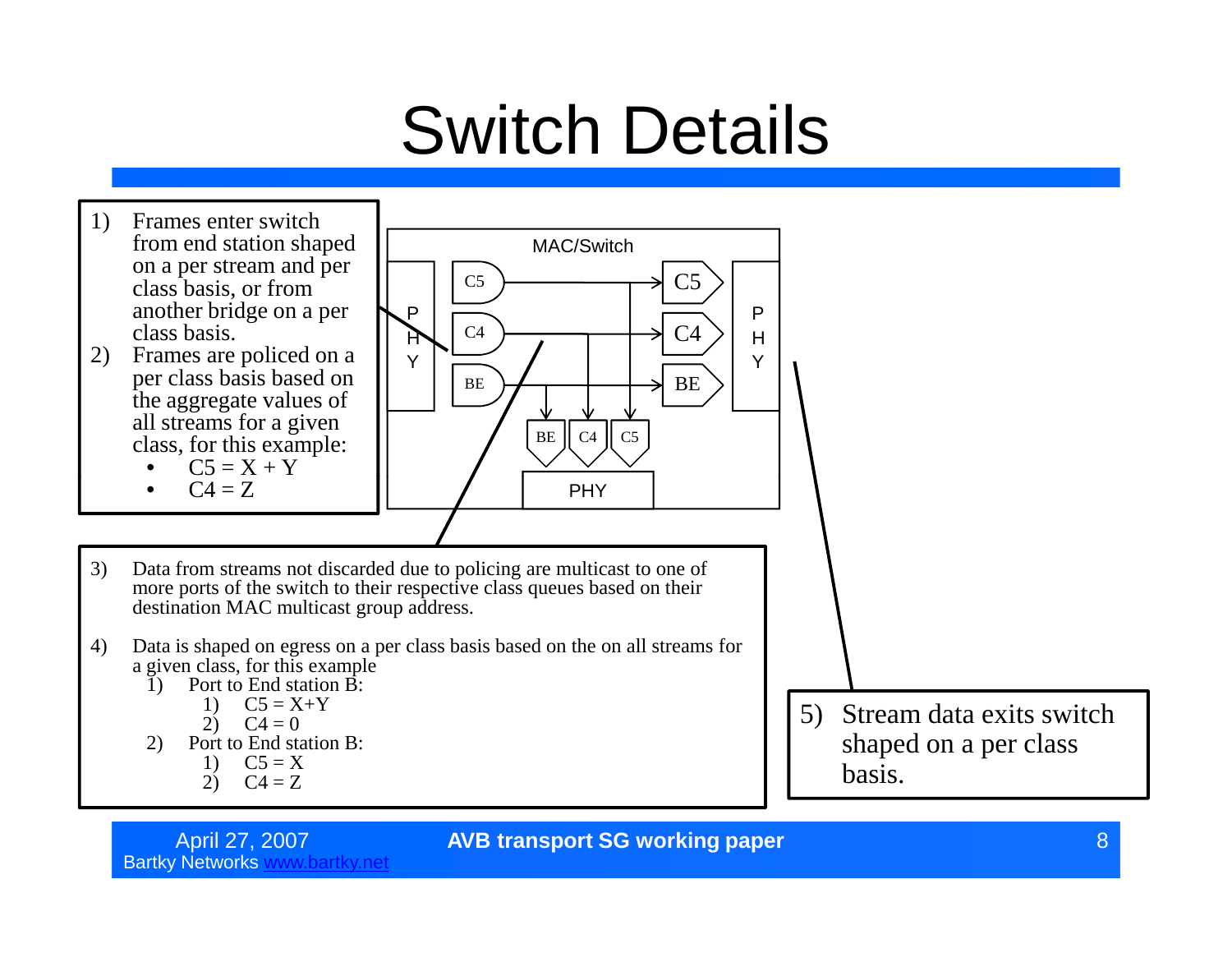## Talker Details

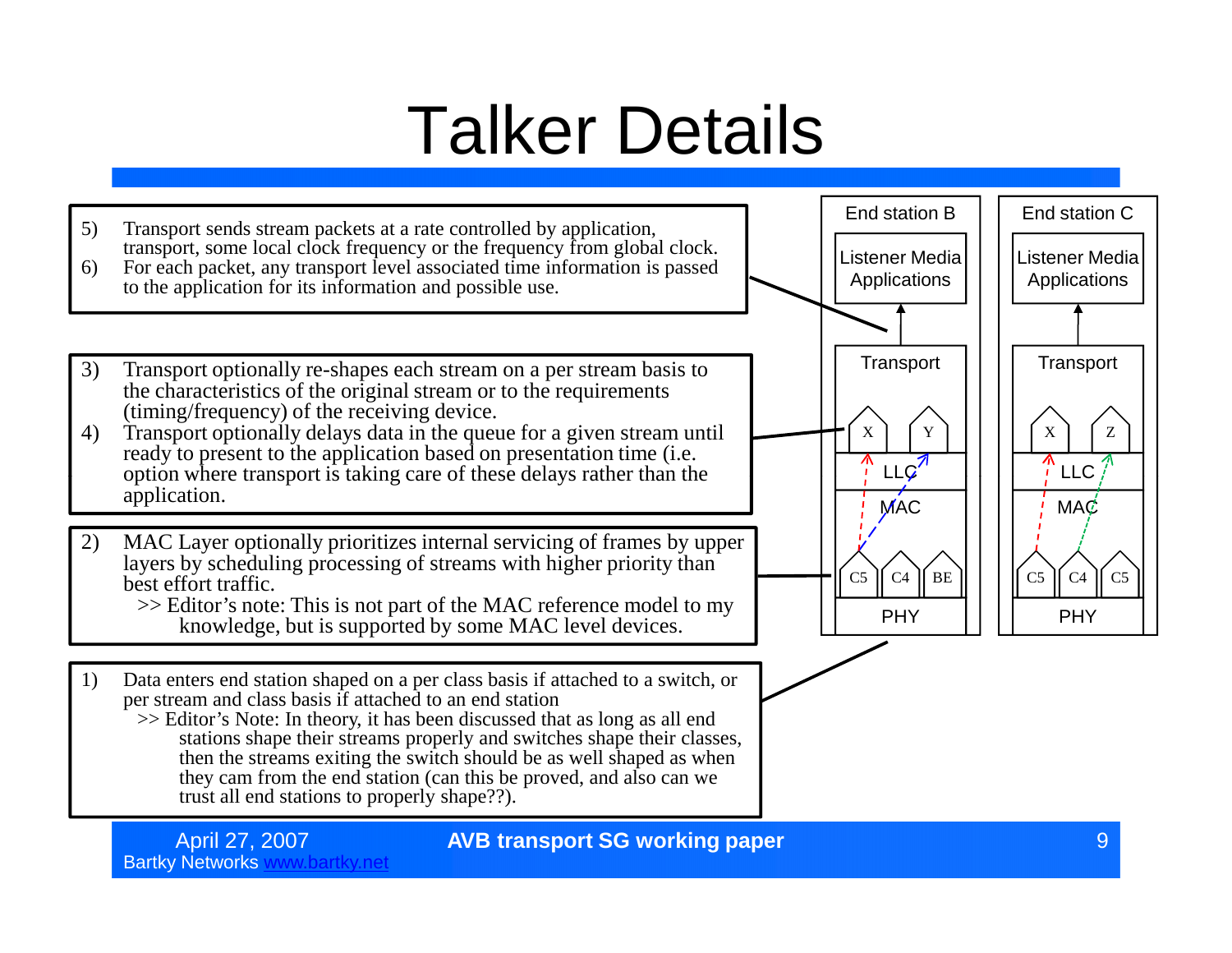## Backup

**April 27, 2007 <b>AVB transport SG working paper April 27, 2007 10**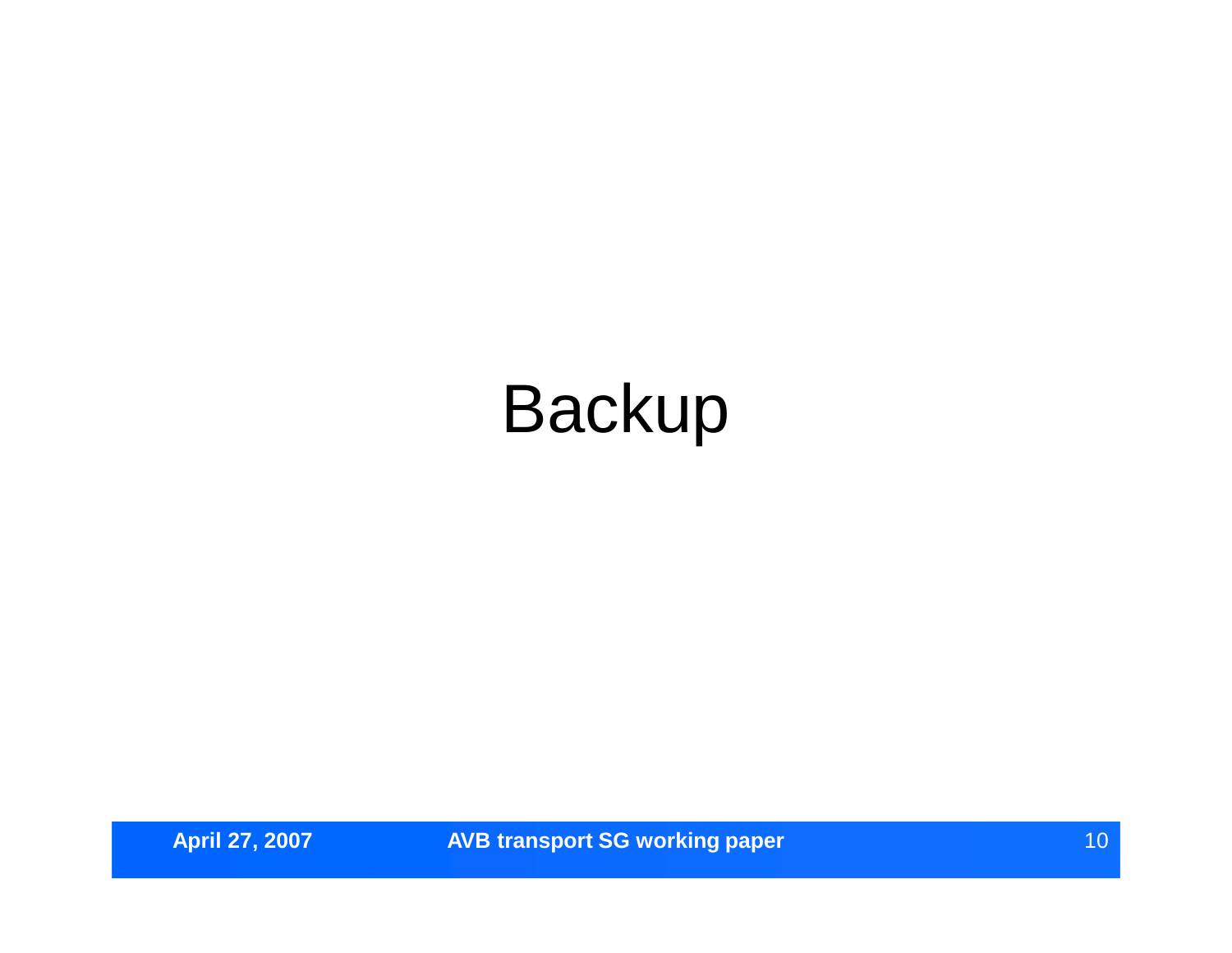# Microsoft Audio Layering



April 27, 2007 **AVB transport SG working paper** 11